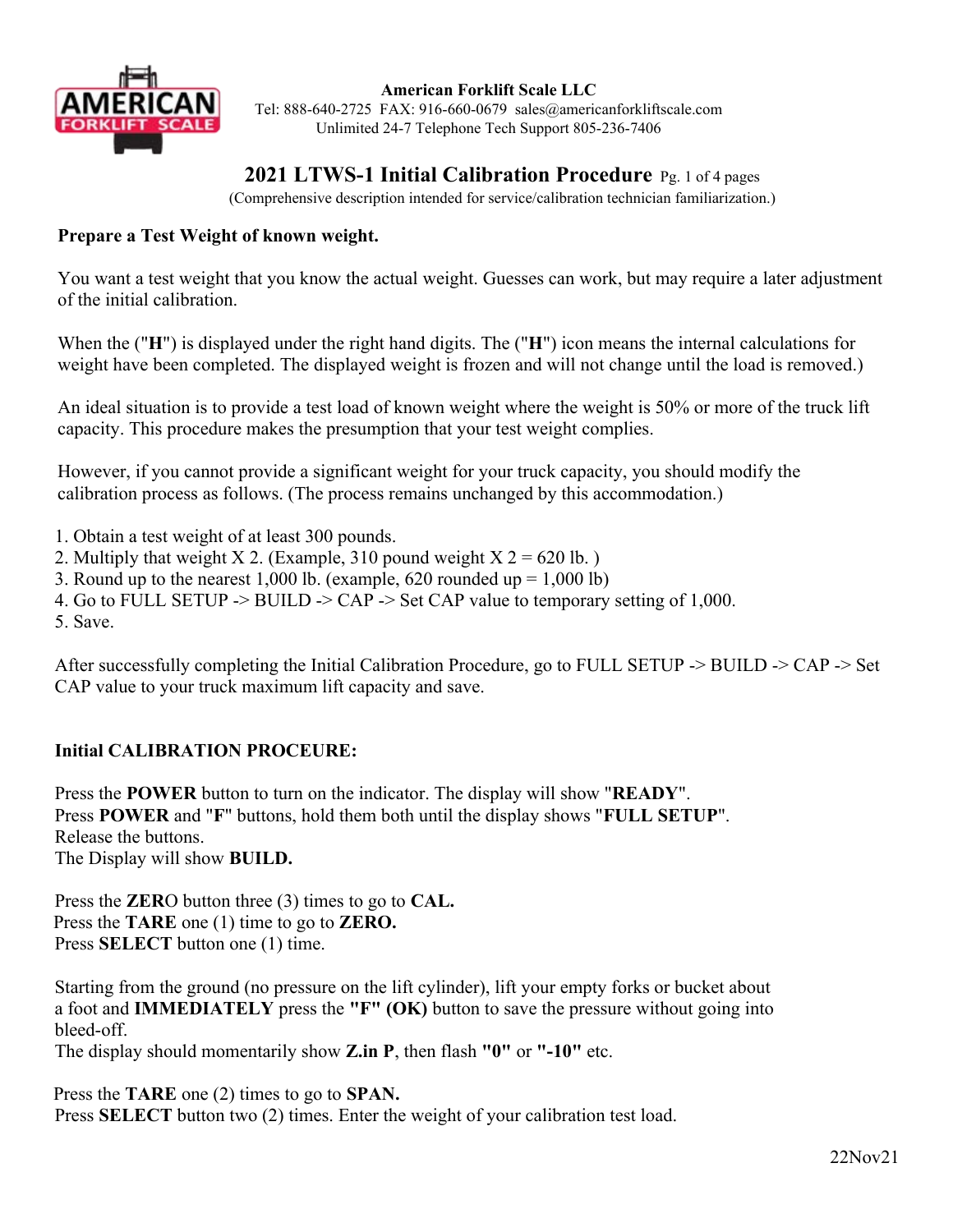

## **LTWS-1 Initial Calibration Procedure** Pg. 2 of 4 pages

Press **SELECT** to select a flashing digit. Use **PRINT** to change the number value.

Lift the test weight, stop and IMMEDIATELY press the **"F" (OK)** button to save this setting. *(Do not delay pressing the "F" (OK) button or you will allow bleed-off which can create serious PDF New CAlinrationdifficulty in the attempted calibration or adjustment.)*

Press the **ZER**O button seven (7) times to go to **END.** Press the **TARE** button. The Indicator will display **SAVING**, then return to the weighing mode Lower the test load.

## **Verify Calibration:**

*The displayed weights during this process are not expected to match the actual test load weight. The purpose is to establish reliable repeatability of the calculated weight*.

When the display shows "**READY**":

Without moving the truck, lift the test weight to check calibration.

When the ("H") icon appears, note the displayed weight. *(This weight is an intermediate calculation. It is useful, but not accurate, yet.)*

Lower the test load, wait for "**READY**", and without moving the truck. lift the test load again to collect a new weight. Note this new weight. It will be the first adjusted weight reading.

Lower the test load, wait for "**READY**", and without moving the truck. lift the test load again to collect a new weight. Note this new weight. It will be the second adjusted weight reading. Lower the test load.

#### **Check for consistency:**

Move the truck about twenty feet and return to the load, get under the load prepared to lift

Wait for "**READY**", and without moving the truck. lift the test load to collect a new weight. Note this new weight. It will be the first sample to evaluate consistency of the adjusted calibration.

Lower the test load.

Move the truck about twenty feet and return to the load, get under the load prepared to lift.

Wait for "**READY**", and without moving the truck. lift the test load to collect a new weight. Note this new weight. It will be the second sample to evaluate consistency of the adjusted calibration..

Lower the test load.

Move the truck about twenty feet and return to the load, get under the load prepared to lift.

Wait for "**READY**", and without moving the truck. lift the test load to collect a new weight. Note this new weight. It will be the final sample to evaluate consistency of the adjusted calibration.. Lower the test load.

Evaluate the weights collected during truck moves.

1. The weights should be within 1% to 2% of each other in either direction. *(A window of 2% to 4% of the test weight value. For example, if the test load weight shows 460 lbs, the variation between the three displayed weights should range between +/- 10 to +/- 20 pounds. The target weight (test weight) should be relatively between the high and low samples.)*

If the variation exceeds this recommendation, truck operation should be carefully examined to improve consistency of physical operation with special attention to lift speed and variation, mast tilt, position of the load on the forks and type of load. *(Flopping, swinging or sloshing loads can produce significant repeatability error.)*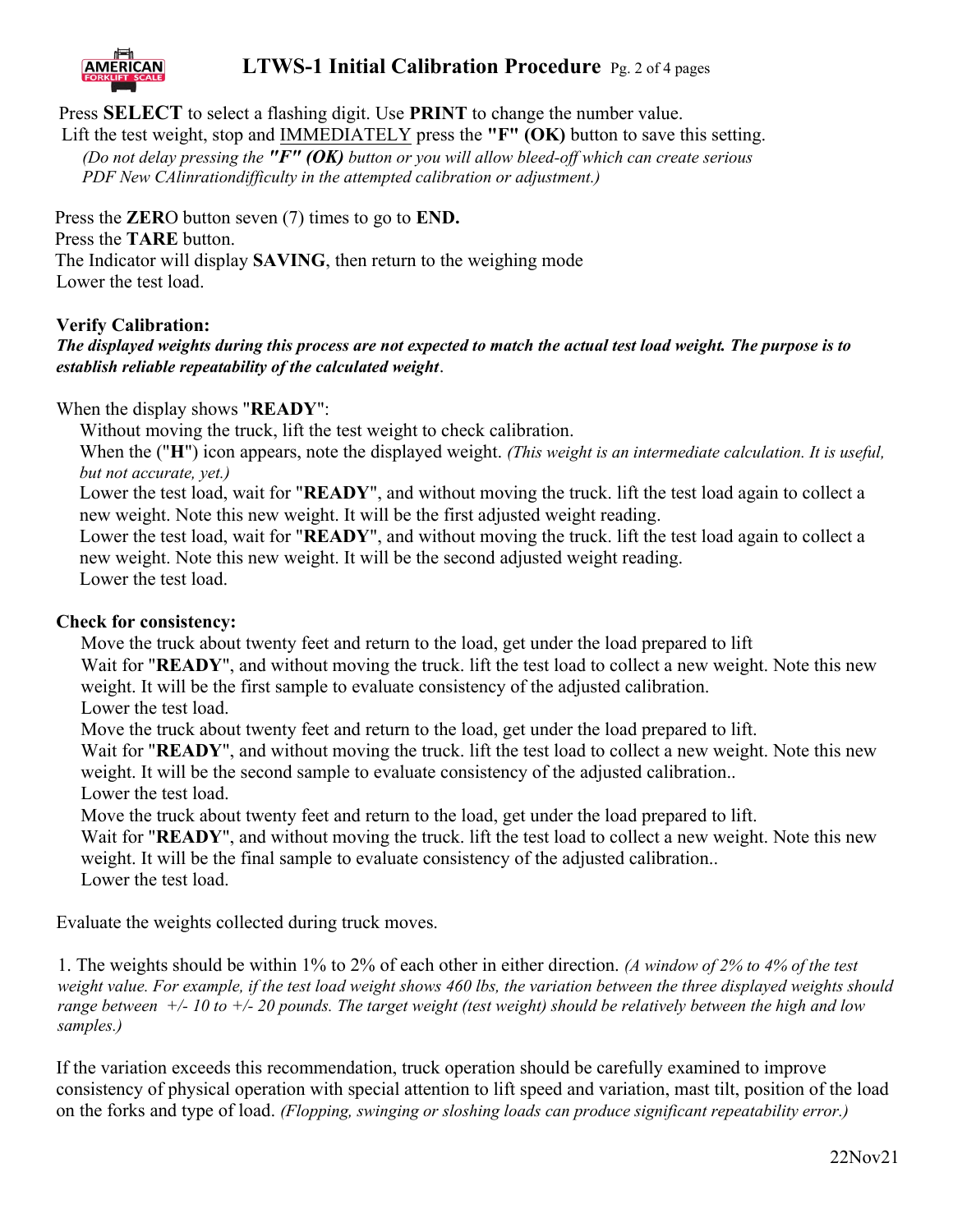

2. If repeatability is satisfactory, proceed to correct for accuracy as follows;

Press the **POWER** button to turn on the indicator. The display will show "**READY**". Press **POWER** and "**F**" buttons, hold them both until the display shows "**FULL SETUP**". Release the buttons. The Display will show **BUILD.**

Press the **ZER**O button three (3) times to go to **CAL.**

#### Press the **TARE** one (2) times to go to **SPAN.**

Press **SELECT** button two (2) times. Enter the corrected weight of your calibration test load. (Examples:

#### *Displayed weight too high:*

*If the known weight is 2,000 pounds and the displayed weight is 2,100 pounds, (100 pounds high), adjust by reducing the last calibrated weight by 1/2 of the 100 pound error (-50 pounds). This will reduce the displayed weight. (Do not confuse the displayed weight with the last calibration weight!)*

#### *Displayed weight too low:*

*If the known weight is 2,000 pounds and the displayed weight is 1,900 pounds, (100 pounds low), adjust by increasing the last calibrated weight by 1/2 of the 100 pound error (+50 pounds). This will increase the displayed weight. (Do not confuse the displayed weight with the last calibration weight!)* 

Press **SELECT** to select a flashing digit. Use **PRINT** to change the number value.

Lift the test weight, stop and IMMEDIATELY press the **"F" (OK)** button to save this setting. *(Do not delay pressing the "F" (OK) button or you will allow bleed-off which can create serious difficulty in the attempted calibration or adjustment.)*

Press the **ZER**O button seven (7) times to go to **END.**

Press the **TARE** button.

The Indicator will display **SAVING**, then return to the weighing mode

**Lower the test load.**

When the display shows "**READY**":

Without moving the truck, lift the test weight to check calibration.

When the ("H") icon appears, note the displayed weight. *(This weight is an intermediate calculation. It is useful, but not accurate, yet.)*

Lower the test load, wait for "**READY**", and without moving the truck. lift the test load again to collect a new weight. Note this new weight. It will be the first adjusted weight reading.

Lower the test load, wait for "**READY**", and without moving the truck. lift the test load again to collect a new weight. Note this new weight. It will be the second adjusted weight reading.

Lower the test load.

#### **Check for consistency:**

Move the truck about twenty feet and return to the load, get under the load prepared to lift Wait for "**READY**", and without moving the truck. lift the test load to collect a new weight. Note this new weight. It will be the first sample to evaluate consistency of the adjusted calibration. Lower the test load.